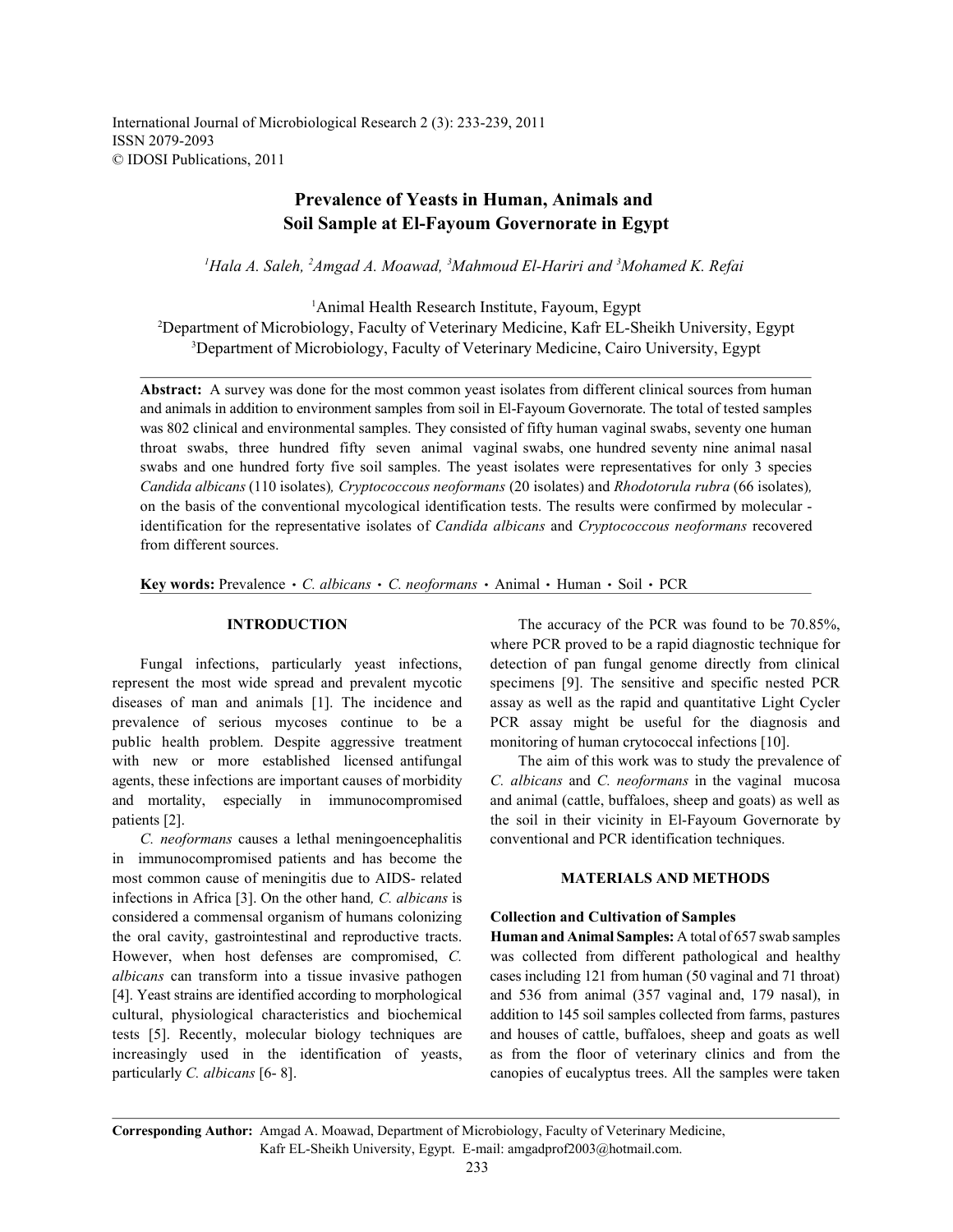to the laboratory and inoculated into sterile brain-heartinfusion broth, incubated at 37°C for 6-18 h, then streaked onto SDA plates with chloramphenicol and incubated at 37°C for 2-5 days.

**Soil Samples:** Soil samples were collected in sterile plastic bags and the samples were prepared by mixing about 3-5 g of each sample into sterile test tubes containing 15-25 ml sterile normal physiological saline solution containing 2 mg streptomycin and 500 I.U. penicillin / ml and closed with sterile rubber stoppers. The tubes were shaken vigorously by vortex, then allowed to stand for about 15 min. The supernatant of each prepared sample was taken and streaked onto plates of SDA with chloramphenicol and incubated at 37°C for 2-5 days.

**Isolation and Conventional Identification of Yeast Isolates:** Pure yeast isolates were subjected to different mycological conventional identification methods including morphological and differential biochemical identification tests [11].

**Extraction of Genomic DNA from both** *C. albicans* **and** *C. neoformans*: The genomic DNA was extracted from the agarose gel. Samples were electrophoresed on 1.5% [w/v] prepared samples according to Sambrook [12].

The concentration of the resulting DNA was then evaluated. Recovery yield should be between 10 and 20 ng with purity satisfactory for PCR reaction.

### **Detection of** *C. albicans* **DNA by PCR**

*Candida albicans* **Specific Primers Set:** SAP123: forward primer (5´-CTG ATT TAT GGG TTC CTG AT-3´) chosen for specific amplification of SAP1, SAP2 and SAP3 gene and the used reverse primer was SAP3 (5´- CAT GTC CCT TGT GAA GTA GT- 3´) (Fermentas, AB. Gene) (MWG,oligosynthesis-Germany). The expected size of the amplified fragments from *C. albicans* SAP3 gene was 172 bp [13].

The PCR reaction was performed in 25 µl mixture containing Tris-HCL [20 mM] [PH 8.4], KCL [50 mM] and MgCl,  $[2 \text{ mM}]$ , ach at a concentration of 0.4  $\mu$ M, 0.2 mM of each dNTPs and 2U Taq DNA polymerase. Concentration was 3 µl of each template. The cycling conditions of denaturing - annealing - synthesizing cycle for amplification with a DNA thermal cycler were as follows; one cycle of initial denaturation 94°C for 5 min, followed by 35 cycles of denaturation 94°C for 1 min, annealing 55°C for 1 min, extension 72°C for 2 min and final extension 72°C for 5 min.

by sterile swabs in sterile saline and transferred directly **Detection of** *C. neoformans* **DNA by Nested-PCR:** *Cryptococcus neoformans* specific primers set: Primer oligonucleotides I and II. (2 external primers for 1st round PCR), 5<sup>'</sup> GTT AAA AAG CTC GTA GTT G 3', 5' TCC CTA GTC GGC ATA GTT TA 3´. Primer oligonucleotides cryp III and IV. (2 internal primers for 2nd round PCR) 5´ TCC TCA CGG AGT GCA CTG TCT TG 3´, 5´ CAG TTG TTG GTC TTC CGT CAA TCT A 3.´ where the expected size of fragment amplified in all positive samples was 278 bp [13]. 10 µl of template DNA in a final volume of 50 µl was used for the  $1<sup>st</sup>$  round PCR and 1 µl of the 1<sup>st</sup> round amplification reaction mixture was used as a template for the  $2<sup>nd</sup>$  round PCR. The cycling conditions of denaturing - annealing - synthesizing cycle for amplification with a DNA thermal cycler were as follows: denaturation for 5 min at 94°C before 35 cycles of 94°C for 30 sec, 50 $\degree$ C for 30 sec (1<sup>st</sup> round PCR) and 72 $\degree$ C for 1 min and final extension at 72°C for 5 min. then initial denaturation 5 min at 94°C, 30 cycles of 94°C for 30 sec., 65 $\degree$ C for 30 sec (2<sup>nd</sup> round for nested PCR) and 72 $\degree$ C for 1 min and final extension at 72°C for 5 min [10]. Ten µl of PCR product were mixed with 2 µl of the orange /Blue 6X loading dye [Promega, Madison, WI.USA]. The whole mixture was delivered into the corresponding well in the agarose gel in  $1x$  TBE buffer containing  $[0.3 \mu g/ml]$ ethidium bromide for about 50-60 min. at 70 voltages in a minigel electrophoresis unit using 1x TBE as electrophoresis buffer [12]. The DNA bands [amplification products] were visualized on UV transilluminator and photographed. The sizes of the amplification products were compared with the used DNA marker (100 bp DNA marker ladder, Promega, Madison, WI.USA) that was loaded with the samples simultaneously.

### **RESULTS AND DISCUSSION**

Yeasts were reported as potential pathogens and caused different diseases conditions in human and animals. particularly after prolonged antibiotic therapy, where the isolation of the same species of yeasts from the samples collected from the apparently healthy cases, does not indicate, as it is usually reported, that these yeasts are part of normal flora [14]. The incidence of infections by yeast pathogens in immunocompromisedpatients has increased in the last two decades. High percentage of the examined cases was due to *C. aIbicans* infection [15]. *C. albicans* is known to cause several infections in man and animals as oral thrush, glossitis, stomatitis, vaginitis, placentitis, bronchial and pulmonary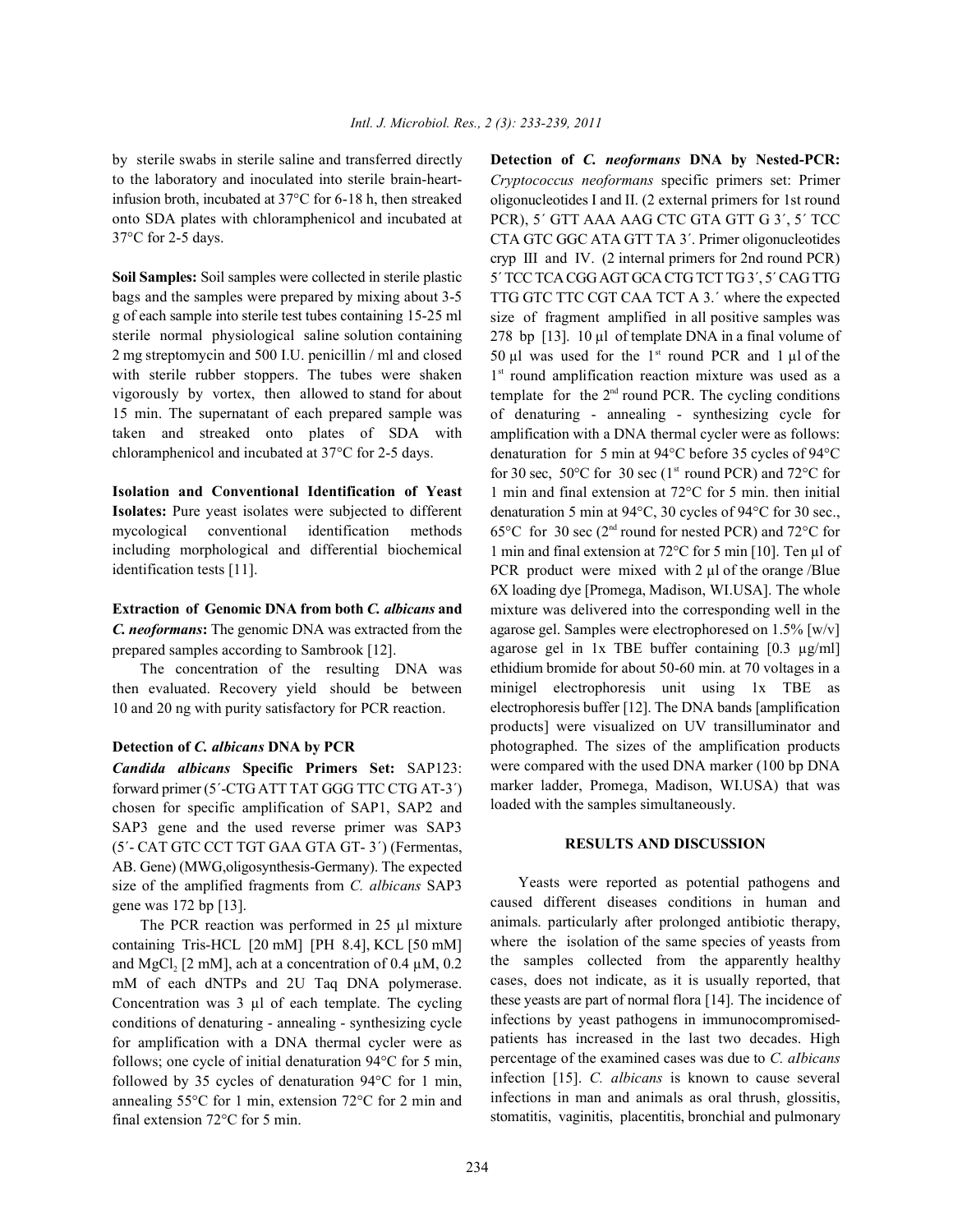| Samples             | No. of samples | Cryptococcus Neoformans  |                                      |        | Candida albicans |                          | Candida. species. |                          | Rhodotorula rubra        |     | Total |  |
|---------------------|----------------|--------------------------|--------------------------------------|--------|------------------|--------------------------|-------------------|--------------------------|--------------------------|-----|-------|--|
|                     |                | No.                      | -------------------<br>$\frac{0}{0}$ | No.    | $\frac{0}{0}$    | No.                      | $\%$              | No.                      | $\frac{0}{0}$            | No. | $\%$  |  |
| Throat swabs Human  | 71             | 3                        | 4.20                                 | 7.00   | 9.90             | $\overline{\phantom{a}}$ | -                 | $\overline{4}$           | 5.60                     | 14  | 19.70 |  |
| Nasal swabs Cattle  | 67             |                          | 1.49                                 | 6.00   | 8.90             | $\overline{4}$           | 5.90              | 11                       | 16.40                    | 22  | 32.83 |  |
| Buffalo             | 29             |                          | 3.45                                 | 2.00   | 6.90             | 1                        | 3.45              | 14                       | 48.20                    | 18  | 62.08 |  |
| Sheep               | 39             | $\overline{a}$           | $\overline{\phantom{a}}$             | 8.00   | 20.50            | 8                        | 20.50             | 3                        | 7.69                     | 19  | 48.70 |  |
| Goats               | 44             | 1                        | 2.20                                 | 13.00  | 29.50            | 8                        | 18.10             | $\overline{4}$           | 9.00                     | 26  | 59.00 |  |
| Vaginal swabs Human | 50             | 4                        | 8.00                                 | 8.00   | 16.00            | $\overline{4}$           | 8.00              | $\overline{\phantom{0}}$ | $\overline{\phantom{0}}$ | 16  | 32.00 |  |
| Cattle              | 180            | 4                        | 2.20                                 | 35.00  | 19.40            | 47                       | 26.10             | 12                       | 6.60                     | 98  | 54.40 |  |
| Buffalo             | 102            | 3                        | 2.90                                 | 10.00  | 9.80             | 24                       | 23.50             | 10                       | 9.80                     | 47  | 46.00 |  |
| Sheep               | 35             | $\overline{\phantom{a}}$ | $\overline{\phantom{a}}$             | 5.00   | 14.30            | 9                        | 25.70             | 3                        | 8.50                     | 17  | 48.57 |  |
| Goats               | 40             | 1                        | 2.50                                 | 6.00   | 15.00            | 8                        | 20.00             | $\overline{c}$           | 5.00                     | 17  | 42.50 |  |
| Soil                | 145            | $\overline{2}$           | 1.37                                 | 10.00  | 6.89             | 15                       | 10.30             | 3                        | 2.00                     | 30  | 20.68 |  |
| Total               | 802            | 20                       |                                      | 110.00 |                  | 128                      |                   | 66                       |                          | 324 |       |  |

### *Intl. J. Microbiol. Res., 2 (3): 233-239, 2011*

Table 1: Results of isolation of *C. albicans*, *C. neoformans* and other yeasts from human, animals and soil samples:

affections, chronic mucocutaneous candidiasis, nail pneumomia has been recognized as a distinct clinical infections, as well as generalized candidiasis and disease. Moreover, in experimental animal primary alimentary tract infection [16, 17]. pulmonary cryptococcosis can lead to extra pulmonary

In the present study, mycological isolation and dissemination [24]. identification of different yeast species from various In the present study, the mycological isolation of human sources were reported (Table 1). The yeast different yeast species from various animal sources was isolation percentage was [32%] in human vaginal samples positive in 47.8% of animal vaginal samples including examined where, the most frequently isolated yeast [54.4 %] in cattle, [48.57 %] in sheep, [46 %] in buffalo and species was *C. albicans* [16 %]. Other *Candida* species [42.5 %] in goats. The total yeast isolation percentage was and *C. neoformans* were recovered in [8%]. The yeast 47.5% in total animal nasal samples including [62.08 %] isolation percentage was [19.7%] in human throat in buffalo, [59 %] in goats, [48.7 %] in sheep and finally samples examined, where the most frequently isolated [32.83 %] in cattle. yeast species were *C. albicans* [9.9%], *R. rubra* [5.6 %] The most frequently isolated yeast species were

different percentages, as *C. albicans* strains were [15.6 %], *R. rubra* [7.5 %] and *C. neoformans* [2.24 %], isolated from vaginal swabs of asymptomatic normal while, the most frequently isolated yeast species women in percentage of 7.4 % [18]. Also, *C. albicans* was from animal nasal discharges were *R. rubra* [17.8 %], the most encountered Candida species with an incidence *C. albicans* [16.2 %], *Candida* spp. other than of 63% in candidemic cases [19]. Moreover, different *C. albicans* [11.7 %] and *C. neoformans* [1.67 %]. members of *Candida* spp. were recovered from Similar results were reported, where yeasts candidemic patients including *C. albicans* [40.4 %], *C.* including *C. neoformans*, *C. albicans*, other *Candida parapsilosis* [22.3%], *C. tropicalis* [16 %] and *C. glabrata* species, *R. rubra*, *G. candidum* and *T. cutaneum* were [12.8%] [20]. Therapy with two or more antibiotics, isolated from the reproductive tracts through vaginal corticosteroid administration, intravascular discharges examined from different animals with catheterization for over 24 hours and neutropenia are the reproductive disorders and apparently healthy ones most accountable predisposing factors for *C. albicans* including cattle, buffalo, sheep and goats in a total infection [21]. percentage of 51.8% [25]. It was reported that, significant

tract [63.2%], followed by the urinary tract [10.5%] were documented between yeasts from dogs, cows and were the most common sites of infection with *C. albicans*, pigs. This is probably due to different environmental *C. parapsilosis, C. tropicalis* and emerging species such conditions and the endogenous origin of the yeast as *C. krusei* and *C. guilliermondii* [22, 23]. Cryptococcal isolates [26].

and *C. neoformans* [4.2%]. *Candida* species other than C. albicans from animal Several authors isolated different yeasts in vaginal discharges [24.6%], followed by *C. albicans*

Moreover, it was reported that the respiratory differences in the species spectrum and distribution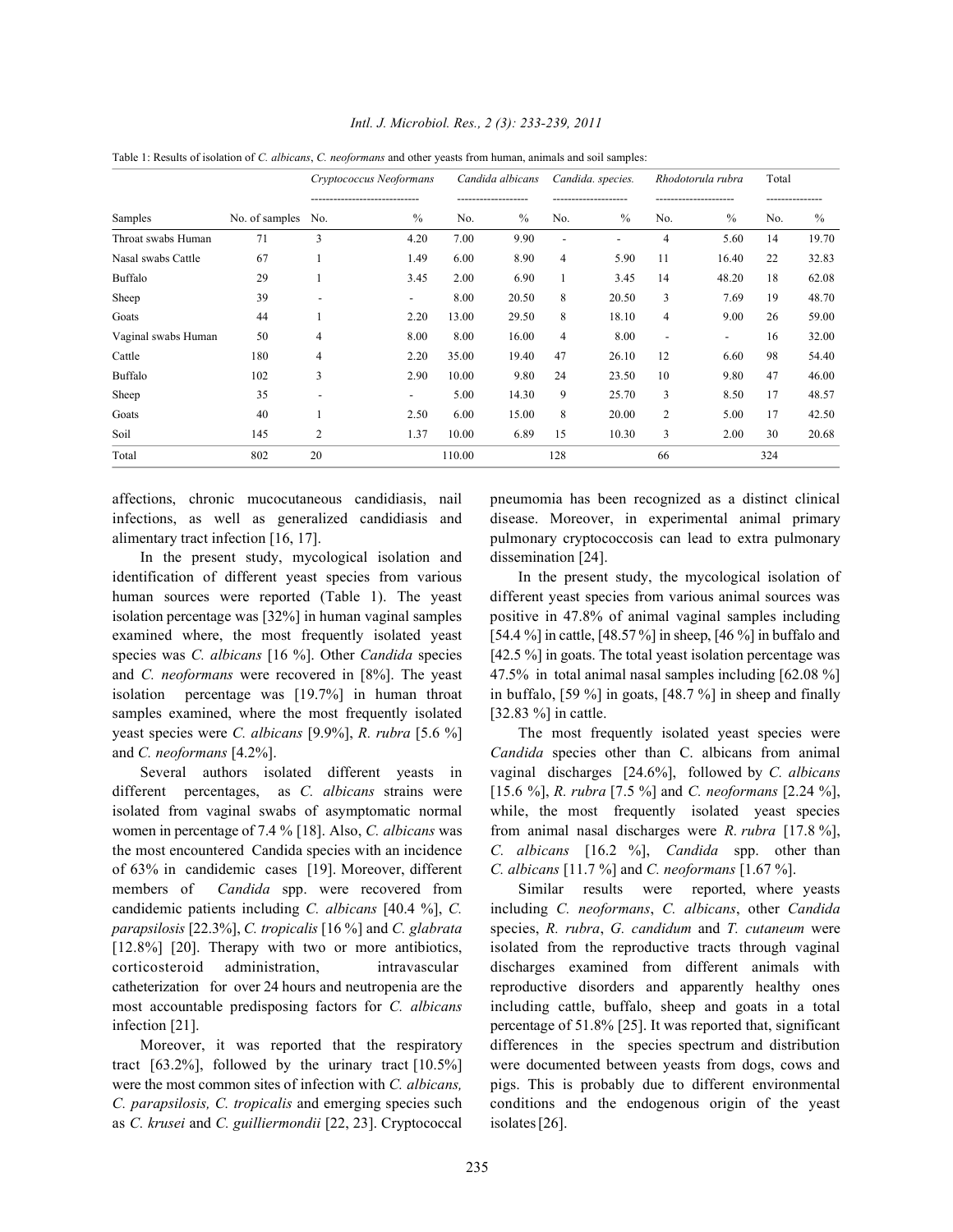discharges of human and animals might have a good contaminated pulverized droppings [36-38] especially that support from the speculation that the opportunistic *C. neoformans* remains viable for two years or more in yeasts under many stress factors could become moist or desiccated pigeon excreta [39]. So, the infection potentially pathogenic, that establish a disease condition becomes generalized in the body through hematogeneous or may be introduced to vagina on top of the secondary spread, where infection may reach genital system leading infections as the reproductive tracts of different animals to contaminated vaginal discharges. are the major sources of yeasts [27]. On the other hand, it The total yeast isolation percentage was 20.68 % was mentioned that, *Candida* species can be found including *Candida* species other than *C. albicans* in a commensally in the vagina [28]. percentage of 10.3, *C. albicans* 6.89, *R. rubra* 2 % and

Additionally, yeasts may be introduced to the vagina *C. neoformans* in a lowest percentage of 1.37. as a result of insemination with infected male semen *Cryptococcus neoformans* was isolated from either naturally or artificially*.* This is applied also to soils of Virginia [40] where, the virulent strains of pathogenic yeasts such as *C. neoformans*, which was *C. neoformans* were found commonly and abundantly in isolated from neat bull semen [29] and from fresh semen pigeon manure under roosting sites. This saprophytic samples from apparently healthy cattle and buffaloes as source has been recognized in many areas of the world well as from the frozen semen of both local and foreign [41] in Copenhagen and Odense, [42], Japan [34], bull breeds and from the preputeal sheath wash samples Thuringia [43], Brazil [44] and in Egypt [25, 35]. In India, *C.* collected from cattle bulls and buffalos [30]. Moreover, *neoforman* and *C. gatti* are widely spread in decayed yeasts may be introduced through vagina as a result of wood inside trunk hollows of trees and in soil near the setting of animals on contaminated soils due to the bad base of various trees [45]. hygienic measures [31]. In the present study, it is evident that, *C. neoformans*

of different animal species mainly through inhalation of may be due to the fact that *C. neoformans* strains are more the contaminated dusts. Also the environmental events susceptible to heat [46] and ultra violet radiation [10], such as construction or renovation act as being specific as all soil samples were collected from Fayoum risk factors for invasive fungal diseases as a result of governorate characterized by a high climatic desert bad ventilation [32] as in case of fungal pneumonias temperature. which are most frequently caused by *C. neoformans*, The identification of *C. neoformans* and *C. albicans* especially in an enlarging immunocompromised using the conventional morphological and metabolic population, where both *C. neoformans* and *Cryptococcus* characteristics required several days after isolation [47] *bacillisporus* often cause pulmonary mass lesions [33].

On the other hand, several authors recovered *C. neoformans* from goats suffering from severe pulmonary disease [34]. They mentioned that *C. neoformans var. gattii* is associated with Eucalyptus trees so, we might find an explanation from the fact that inhalation of the dust from the canopies of Eucalyptus trees by these goats may cause their infection with pulmonary cryptococcosis. Accordingly, environmental infections play an important role in the epidemiology of cryptococcosis.

In the present work, the isolation percentages of *C. neoformans* from human sources were high, specially that from vaginal discharges samples, where most of the vaginal discharges samples were taken from women rearing pigeon and bird breeders, as pigeons act as a natural carrier of *C. neoformans* in their droppings [35].

The high percentages of yeasts isolated from vaginal The infection is mainly by inhalation of dust mixed with

It is known that, yeasts reach the respiratory tracts was isolated in a low percentage from soil samples. This

and in many critical and confusing situations, diagnosis needs other accurate, sensitive and rapid techniques. Therefore, molecular biology techniques were suggested for fungal infections diagnosis as the PCR fingerprinting, which can be a beneficial tool for global epidemiological studies [48].

In the present work, PCR of *C. albicans* and *C. neoformans* strains confirmed the identification in 90 % of the isolates. The profile of *C. albicans* isolates recovered from different sources showed an identical genotype of *C. albicans*. Only one isolate did not show the DNA band [band 7], which was recovered from nasal swab of sheep (Fig. 1).

The profile of *C. neoformans* from different sources [1-9] in Fig. 2 showed an identical genotype of *C. neoformans*. Only one isolate, which was isolated from nasal swab of goat [10], did not show the DNA band.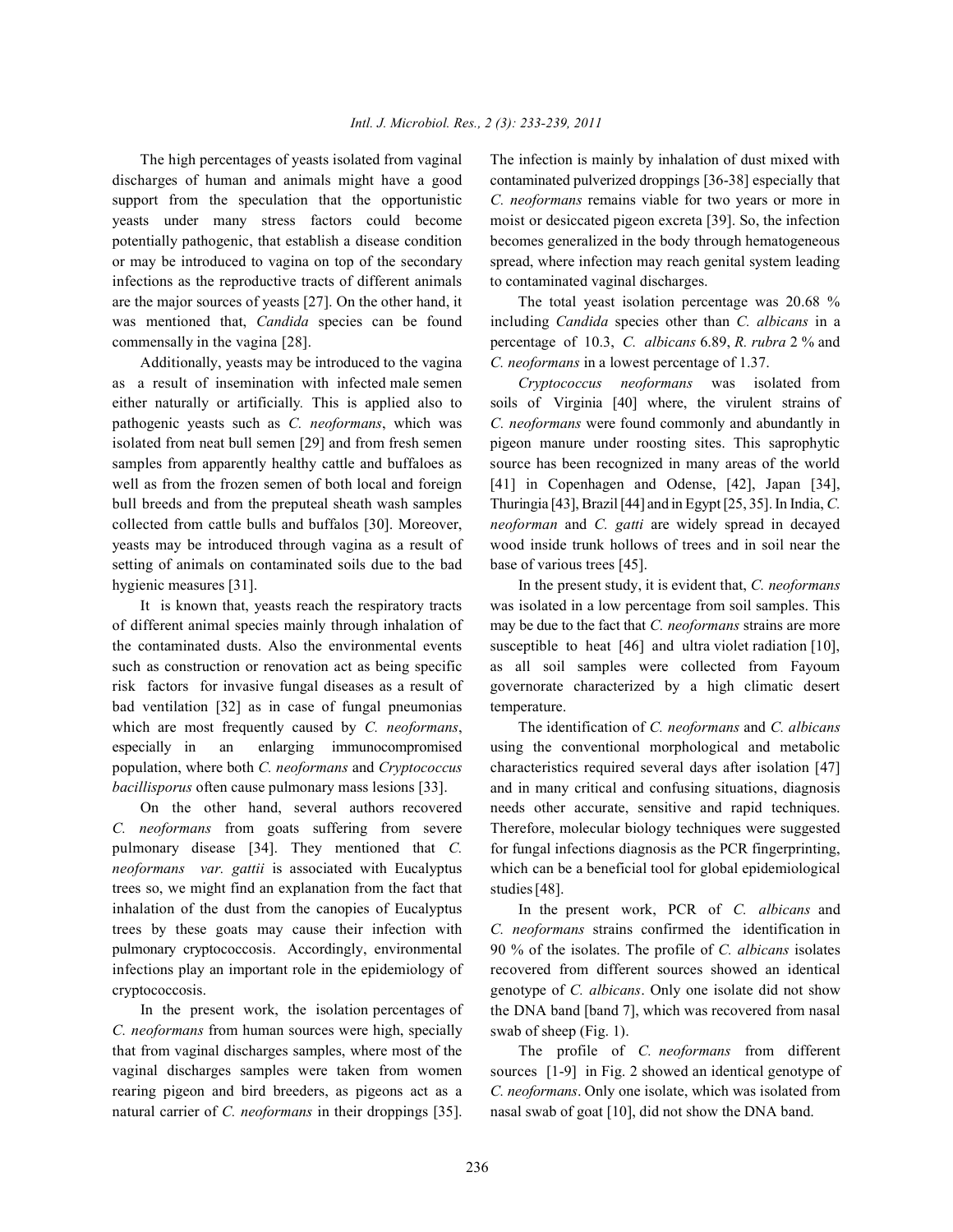

Fig. 1: Detection of *C. albicans*-DNA by using PCR, Lame M, 100 bp melecula weight market. Lanes 1-6 and 8-10, amplification of *C. albicans-*DAN from the isolates. Lame 7, no amplification of *C. albicans*-DNA and Lame 11, negative control



Fig. 2: Detection of *C. neoformons*-DNA by using nested- PCR, Lane M, 100 bp molecular weight marker. Lanes 1-9 amplification of *C. neoformons*-DNA from the isolates recovered from human, buffaloes and cow,s. Lane 10, no amplification of *C. neoformons*-DNA from goat isolatd and Lane 11, negative control

PCR-based assay was used to rapidly identify *Candida* spp. from positive blood culture bottles [49]. This assay used fungus-specific, universal primers for DNA amplification and species-specific probes to identify *C. albicans, C. krusei, C. parapsilosis, C. tropicalis* or *C. glabrata [Torulopsis glabrata]* amplicons. The accuracy of the PCR was found to be 70.85%, where PCR proved to be a rapid diagnostic technique for detection of pan fungal genome directly from clinical specimens. The sensitive and specific nested PCR assay as well as the rapid and quantitative LightCycler PCR assay might be useful for the diagnosis and monitoring of human cryptococcal infections [9].

## **REFERENCES**

- 1. Odds, F.C., 1988. *Candida* and Candidosis. 2<sup>nd</sup> ed. London, Baillere Tindall, pp: 468.
- 2. Espinel-Ingroff, A., 2009. Novel antifungal agents, targets or therapeutic strategies for the treatment of invasive fungal diseases: a review of the literature (2005-2009). J. Rev Iberoam Micol., 26: 15-22.
- 3. Hu, G., J. Gibbons and P.R. Williamson, 2008. Analysis of autophagy during infections of *Cryptococcus neoformans*. Methods Enzymol., 451: 323-342.
- 4. Palmer, G.E., 2008. Autophagy in *Candida albicans*. J. Methods Enzymol., 451: 311-322.
- 5. Pavlova, K., D. Grigorova, T. Hristozova and A. Angelov, 2001. Yeast strains from Livingston Island, Antarctica. Folia Microbiol (Praha), 46: 397-401.
- 6. Polanco, A.M., T.J.L. Rodriguez and S.J.V. Martinez, 1995. Detection of pathogenic fungi in human blood by the polymerase chain reaction. Eur. J. Clin. Microbiol. Infect. Dis., 14: 618-621.
- 7. Burnie, J.P., N. Golbang and R.C. Matthews, 1997. Semiquantitative Polymerase chain reaction enzyme immunoassay for diagnosis of disseminated candidiasis. Eur. J. Clin. Microbiol. Infect. Dis., 16: 346-350.
- 8. Kamiya, A., A. Kikuchi, Y. Tomita and T. Kanbe, 2005. Epidemiological study of *Candida* species in cutaneous candidiasis based on PCR using a primer mix specific for the DNA topoisomerase II gene. J. Dermatol. Sci., 37: 21-28.
- 9. Bagyalakshmi, R., K.L. Therese and H.N. Madhavan, 2007. Application of semi-nested polymerase chain reaction targeting internal transcribed spacer region for rapid detection of panfungal genome directly from ocular specimens. Indian J. Ophthalmol., 55: 261-265.
- 10. Bialek, R., M. Weiss, K. Bekure-Nemariam, L.K. Najvar, M.B. Alberdi, J.R. Graybill and U. Reischl, 2002. Detection of *C. neoformans* DNA in tissue samples by nested and real-time PCR assays Clin. Diagn. Lab. Immunol., 9: 461-469.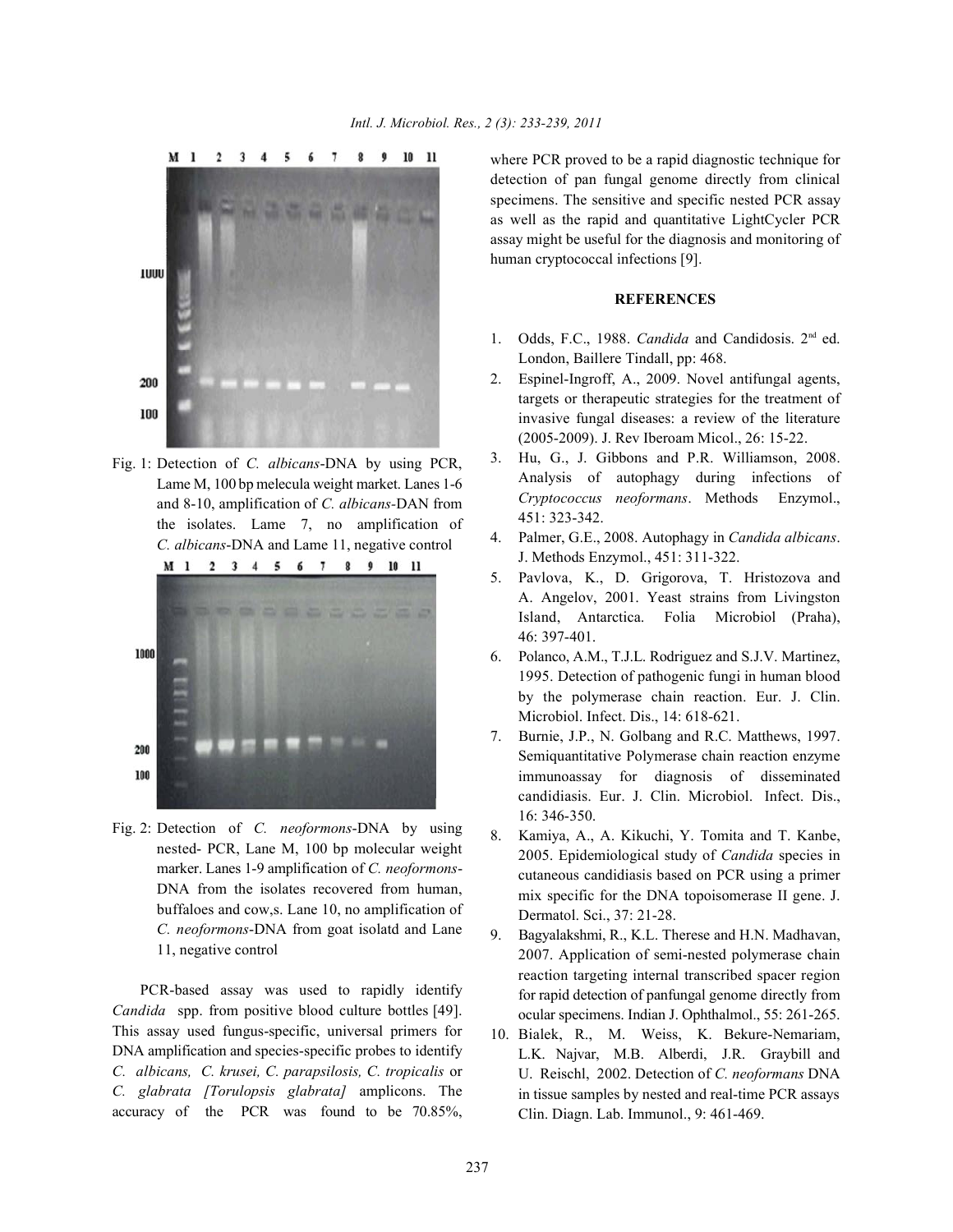- 
- 12. Sambrook, J., E.F. Fritsch and T. Maniatis, 1989. Trop., 42: 188-191. Molecular cloning: a laboratory manual,  $2<sup>nd</sup>$  ed. 24. Viviani, M.A., A.M. Tortorano and L. Ajello, 2003.
- C.H. Rodriguez, 2003. Identification of *Candida* spp. Philadelphia. by randomly amplified polymorphic DNA 25. Saleh, H.A., 2005. Mycological studies on
- 14. Al-Doory, Y., 1980. Laboratory Medical Mycology University.
- 1990. Detection of opportunistic yeast pathogens in antifungals. Klin Mikrobiol Infek. Lek., 16: 4-9. hospitalized immunocompromized patients. Rev. 27. Chengappa, M.M., R.L. Maddux, S.C. Greer,
- 25: 2928-2929. 19: 427-428.
- 
- 18. Perera, J. and Y. Clayton, 1994. Incidence, species London. distribution and antifungal sensitivity pattern of 29. Kher, H.N. and P.M. Dholakia, 1985. Prevalence of 37: 357-360. 6: 100-101.
- 19. Fraser, V.J., M. Jones, J. Dunkel, S. Stirfer, 30. Kotb, M.H.R., 1986. Pathogenic fungi in rats. M.V.Sc. in a tertiary care hospital: Epidemiology, risk Medicine, Cairo University, Giza, Egypt. factors and predictors of mortality.Clin. Infect. Dis., 31. Donskey, C.J., 2004. The role of the intestinal tract as
- 20. Bedini, A., C. Venturelli, C. Mussini, G. Guaraldi, pathogens. Clin. Infect. Dis., 39: 219-226. M. Codeluppi, V. Borghi, F. Rumpianesi, F. Barchiesi 32. Pound, M.W., R.H. Drew and J.R. Perfect, 2002. Italian tertiary-care hospital. Clin. Microbiol. Infect., Opin. Infect. Dis., 15: 183-194. 12: 75-80. 33. Jenney, A., K. Pandithage, D.A. Fisher, B.J. Currie,
- D. Panigrahi, 1992. Candidemia: A10 year study in an Clin. Microbiol., 42: 3865-3868. Indian teaching hospital. Mycoses, 35: 47-51. 34. Baro, T., J.M. Torres - Rodriguez, M.H. De Mendoza,
- Mycol., 47: 137-143. 36: 458-461.
- 11. Refai, M., A.H. Gobba and H. Rieth, 1969. 23. Macedo, D.P., A.M. Farias, R.G. Lima Neto, Monograph on yeast Diagnosis, diseases and V.K. Silva, A.F. Leal and R.P. Neves, 2009. treatment. M. V. Sc. Thesis [Microbiology], Fac. Vet. Opportunistic yeast infections and enzymatic Medicine, Cairo Univ. **profile of the etiological agents. Rev. Soc. Bras. Med.** profile of the etiological agents. Rev. Soc. Bras. Med.
- Cold Spring Harbor Laboratory Press, Cold Spring Cited in Clinical Mycology edited by Anaissie, Harbor, N.Y. **McGinnis and Pfaller 1<sup>st</sup> ed. Churchill Livingstone**, 13. Munoz, C.B., X.M. Boldo, L.V. Tanaca and Elsevier Science, NewYork, Edinburgh, London,
	- analysis and differentiation between *C. albicans Cryptococcus neoformans* and other yeasts isolated and *C. dubliniensis* by direct PCR methods. J. Clin. from clinical cases and environment. M.V.Sc. Thesis Microbiol., 41: 414-420. [Microbiology]. Faculty of Vet. Med., Cairo
- Lea and Febiger Press, Philadelphia, U.S.A. 26. Hamal, P. and D. Koukalova, 2010. Yeasts in domestic 15. Silva, J., R.R. De-Laborda, G. Almendro and R. Salim, animals: species identification and susceptibility to
- Latinoam. Microbiol., 32: 261-264. D.H. Pincus and L.L. Geist, 1984. Isolation and 16. Crook, W.G., 1984. Depression associated with identification of yeasts and yeast like organisms *C. albicans* infections. J. Am. Med. Ass., from clinical veterinary sources. J. Clin. Microbiol.,
- 17. Kirkpatric, C.H., 1989. Chronic mucocutaneous 28. Larone, D.H., 1976. Medically important fungi, a candidosis. Eur. J. Clin. Microbiol. Infect Dis., guide to identification. Harper and Row publishers. 8: 448-456. Hagerstown, Maryland. New York, San Francisco,
	- vaginal yeasts in Sri Lankan Women. Mycoses, fungi in bovine semen. Indian J. Anim. Reprod.,
	- G. Medoff and W.C. Dunagan, 1992. Candidemia Thesis [Microbiology] Faculty of Veterinary
	- 15: 414-421. a reservoir and source for transmission of nosocomial
	- and R. Esposito, 2006. Epidemiology of candidaemia Recent advances in the epidemiology, prevention, and antifungal susceptibility patterns in an diagnosis and treatment of fungal pneumonia. Curr.
- 21. Chakrabarti, A., J. Chander, P. Kasturi and 2004. Cryptococcus infection in tropical Australia J.
- 22. Panizo, M.M., V. Reviakina, M. Dolande and Y. Morera and C. Alia, 1998. First identification of S. Selgrad, 2009. *Candida* spp. in vitro susceptibility autochthonous *Cryptococcus neoformans var. gattii* profile to four antifungal agents Resistance isolated from goats with predominantly sever surveillance study in Venezuelan strains. Med. pulmonary disease in Spain J. Clin. Microbiol.,